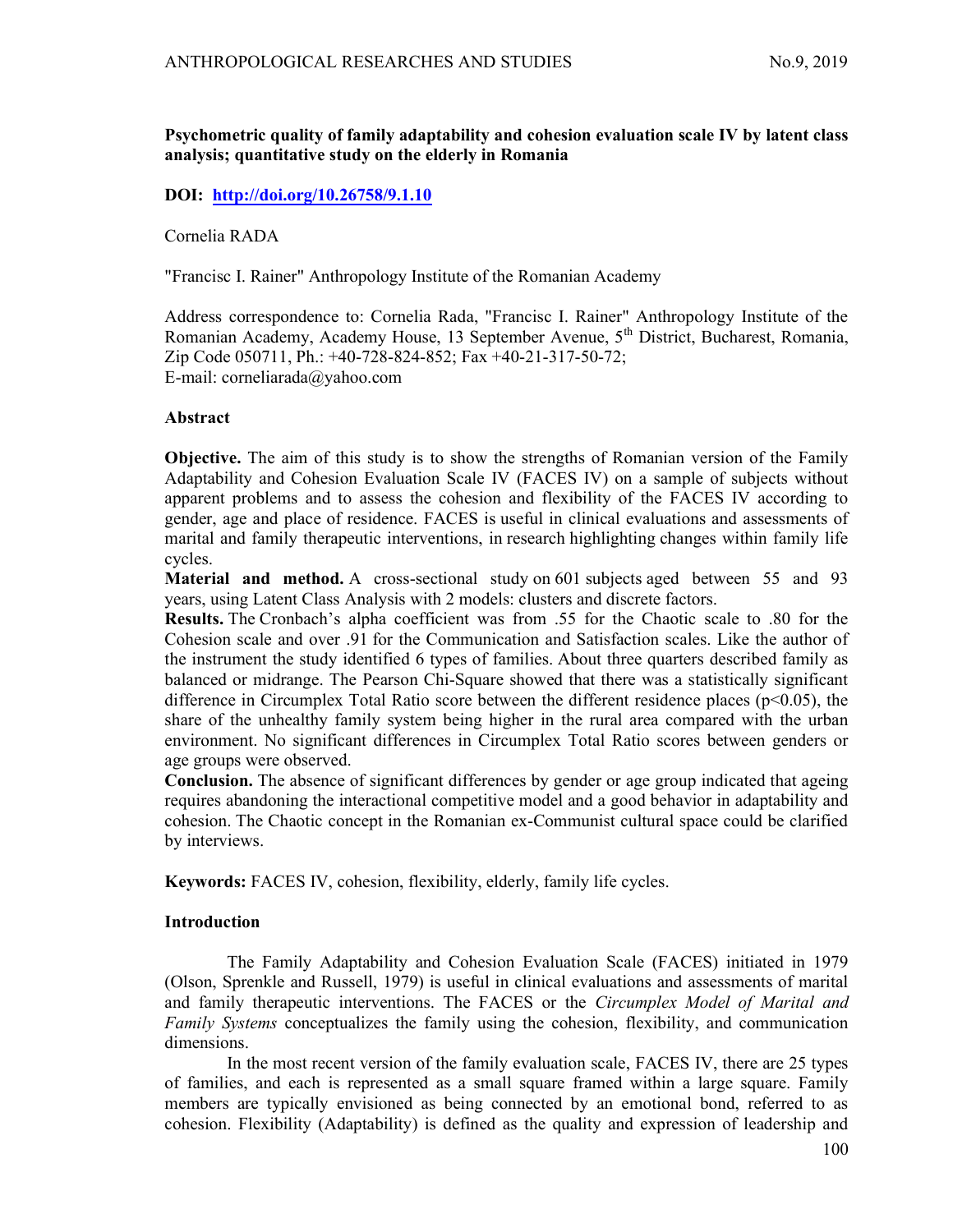organization, role relationships, and rules and negotiation within relationships. Similar to FACES II and FACES III, in FACES IV, there are 2 balanced scales that assess *balanced family* cohesion and balanced family flexibility. FACES IV also contains 4 unbalanced scales that assess the high and low extremes of cohesion and flexibility: 2 unbalanced scales for cohesion, which include *disengaged* and *enmeshed*, and 2 unbalanced scales for flexibility, which include *rigid* and chaotic (Olson and Gorall, 2006; Olson, 2011).

FACES IV is composed of 42 items where the participants rate their degree of agreement on a 5-point scale ranging from 1 to 5 (1, totally disagree; 5, totally agree). The scores showed adequate internal consistency values in the original American version (enmeshed, .77; disengaged, .87; balanced cohesion, .89; chaotic, .86; balanced flexibility, .84; rigid = .82) (Olson, 2011).

FACES IV scale performs well in the assessment of families before and after therapy, for example, on alcoholic families (Margasiński, 2014).

FACES IV can identify the adaptive resources of the families that face crisis or health issues. For instance, the assessment with FACES IV of married couples where the other was schizophrenic revealed surprisingly the fact that more than three fourths described their family as balanced (Carvalho et al., 2014). Another example on Clinical and Normal Italian Families has shown that "a large percentage of health-oriented members, in normal and clinical population, underlined the family's ability to respond to difficulties and painful situations, such as the presence of a disorder in one of its member and suggests avoiding the direct association between the presence of a disorder and the presence of dysfunction in the family" (Visani et al., 2017).

The diagnosis of a chronic illness and the necessary treatment require the family to move from an Enmeshed model to a more rigid one, as is the case of families who have a child suffering from cancer (Marsac and Alderfer, 2011).

During the life cycles, the individuals can decide to move from a more relaxed model to a more rigid one, as in the case of the impact of the new parental status on career involvement – an aspect that FACES can identify (Rada and Olson, 2016).

Within Europe, FACES IV was adapted and validated in Hungary (Mirnics et al., 2010), Italy (Baiocco et al., 2013; Di Nuovo, Loriedo and Visani, 2013), Greece (Koutra et al., 2013), Spain (Rivero, Martínez-Pampliega and Olson, 2010), and Portugal (Hugo, Peixoto and Gouveia-Pereira, 2017).

Other authors have also been concerned with updating FACES IV. The most recent update of FACES IV on families without apparent problemsfrom Italy showed that the instrument has a good power (Loriedo, Visani and Di Nuovo, 2017).

The first step in the Romanian Validation of Family Adaptability and Cohesion Scale IV (FACES IV) and evaluation of Family Communication and Family Satisfaction scales were done on the basis of a quantitative cross-sectional study conducted between 2013 and 2014 on a total of 1,359 young people aged between 18 and 30 years old (Rada, 2018).

The scales were independently translated from English into Romanian by 2 psychologists who were native Romanian speakers with high English proficiencies. When the translations were different, a third specialist was consulted. The procedure was in compliance with Translation Guidelines provided by Life Innovation (Olson, 2010b).

The main limits of that study were the fact that it included only a young age segment of population and the sample had an unbalanced structure from the point of view of marital status.

At the same time, a lower internal consistency has been identified at some scales. This study was launched to overcome these impediments and to make a final form of the Romanian FACES IV version.

This article on FACES IV in Romania is useful for allowing intercultural comparisons with other studies that have validated and used this tool in other countries. The model can surprise family dynamics, becomes more obvious during the transitions within life cycles, such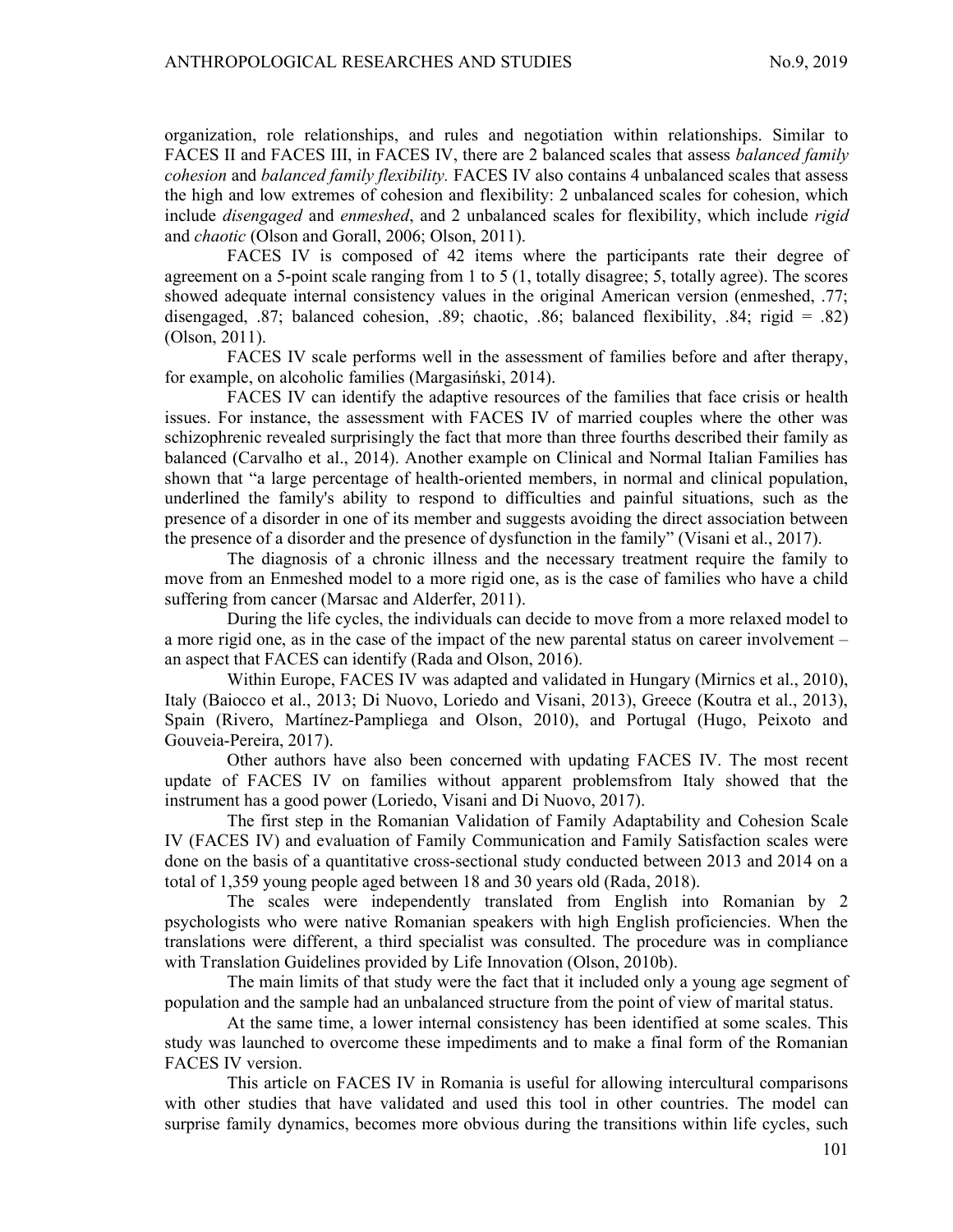as the emergence of the parent status after childbirth, the retirement, or as a result of an unpleasant, stress-generating event, such as illness or accident. FACES IV is useful for clinical evaluation, treatment, as well as to evaluate the efficacy of marital and family therapeutic intervention.

## Material and methods

### Design and sampling

This article is based on a quantitative cross-sectional study carried out between 2016 and 2017 on a total of 601 patients who were treated within the "Ana Aslan" National Institute of Gerontology and Geriatrics aged between 55 and 93 years, without apparent problems regarding family. People under family psychotherapy, under the age of 55 years, non-cooperative people, individuals with strong auditory or visual sensory deficits, with severe cognitive deficits, with disorders accompanied by psychotic elements with serious somatic pathology have not been selected for this study. Table 1 displays the basic sociodemographic variables of the sample population.

| Sociodemographic data                                      | N      | $\frac{0}{0}$ |  |  |  |  |  |  |  |
|------------------------------------------------------------|--------|---------------|--|--|--|--|--|--|--|
| Gender                                                     |        |               |  |  |  |  |  |  |  |
| Female                                                     | 492    | 81.9          |  |  |  |  |  |  |  |
| Male                                                       | 109    | 18.1          |  |  |  |  |  |  |  |
| Age groups (years)                                         |        |               |  |  |  |  |  |  |  |
| 55-64                                                      | 224    | 37.3          |  |  |  |  |  |  |  |
| 65-74                                                      | 272    | 45.3          |  |  |  |  |  |  |  |
| $75 - 84 +$                                                | 105    | 17.4          |  |  |  |  |  |  |  |
| Place of residence                                         |        |               |  |  |  |  |  |  |  |
| Urban                                                      | 445    | 74.0          |  |  |  |  |  |  |  |
| Rural                                                      | 156    | 26.0          |  |  |  |  |  |  |  |
| Marital status                                             |        |               |  |  |  |  |  |  |  |
| Married                                                    | 318    | 52.9          |  |  |  |  |  |  |  |
| Widowed                                                    | 202    | 33.6          |  |  |  |  |  |  |  |
| Divorced                                                   | 55     | 9.2           |  |  |  |  |  |  |  |
| Consensual union over 1 year                               | 19     | 3.2           |  |  |  |  |  |  |  |
| Unmarried (single)                                         | $\tau$ | 1.2           |  |  |  |  |  |  |  |
| Employment status                                          |        |               |  |  |  |  |  |  |  |
| Not working (pensioners (retired), housewives)             | 574    | 95.5          |  |  |  |  |  |  |  |
| Working                                                    | 27     | 4.5           |  |  |  |  |  |  |  |
| Education                                                  |        |               |  |  |  |  |  |  |  |
| Elementary/high school (up to 12 years of school)          | 167    | 27.8          |  |  |  |  |  |  |  |
| Lyceum/vocational school/school of foreman in a profession | 305    | 50.7          |  |  |  |  |  |  |  |

Table 1. Sociodemographic and Family Characteristics of the Participants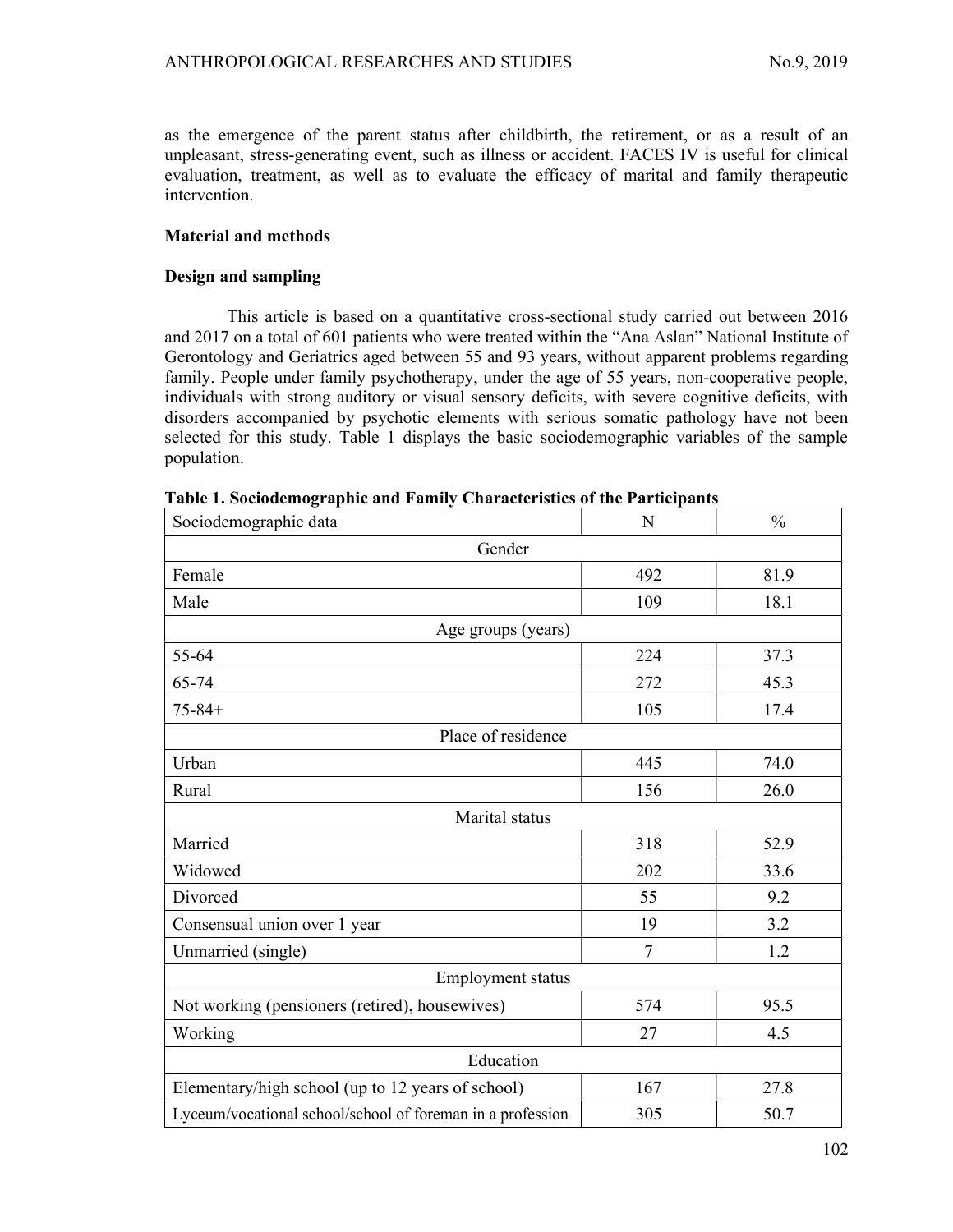| Sociodemographic data                                                     | N   | $\frac{0}{0}$ |  |  |  |  |  |
|---------------------------------------------------------------------------|-----|---------------|--|--|--|--|--|
| University degree                                                         | 129 | 21.5          |  |  |  |  |  |
| Children in the family                                                    |     |               |  |  |  |  |  |
| $\theta$                                                                  | 57  | 9.5           |  |  |  |  |  |
| $1+$                                                                      | 544 | 90.5          |  |  |  |  |  |
| The number of family members living with the respondent including himself |     |               |  |  |  |  |  |
|                                                                           | 175 | 29.1          |  |  |  |  |  |
| $\overline{2}$                                                            | 278 | 46.3          |  |  |  |  |  |
| 3                                                                         | 58  | 9.7           |  |  |  |  |  |
| $\overline{4}$                                                            | 34  | 5.7           |  |  |  |  |  |
| $5+$                                                                      | 56  | 9.2           |  |  |  |  |  |

## Measurements, questionnaire design

Depending on the doctor's recommendation and diagnosis, up to 15 blood tests have been performed (usual clinical parameters) on the patients. Several questionnaires on personality, depression, memory, and quality of life have been applied. An Omnibus-type questionnaire was used, with 36 items that collected sociodemographic data, data on behaviors harmful for health, and opinions and attitudes relevant to the health of the elderly and the FACES IV Package, which contains6 scales from the Family Adaptability and Cohesion Scale IV (FACES IV) with 42 items and 2 scales on the Family Communication and Family Satisfaction, each with 10 items (Olson, 2010a).

The questionnaires were completed in the form of a face-to-face interview with each individual patient conducted by a psychologist. The response rate was 100%. Care and sensitivity were applied at all times when dealing with the respondents.

The aim of this study is to finalize the development and testing of the psychometric quality of Romanian version of the Family Adaptability and Cohesion Evaluation Scale IV (FACES IV) on a non-clinic sample of elderly subjects and to assess the cohesion and flexibility of the FACES IV according to gender, age, and marital status.

In the first Romanian study on FACES IV Package, the Flexibility, Enmeshed, Rigid scales had relatively low consistency, with Cronbach's alpha of 0.69, 0.61, 0.66, respectively and low on Chaotic scale, with Cronbach's alpha of 0.53 (Rada, 2018). For this reason, focus groups were organized, aiming to compare the family category to which they belong, in accordance with FACES IV where the family type results were based on the face-to-face discussions. These indepth interviews showed the necessity of rephrasing more clearly and more concise the following items 2, 5, 10, 11, 14, 16, 22, 23, 26, 28, 29, 34, 35, 38, 40, and 41 (Table 2).

| Item           | Original items                   | Reworded items                                                                         |  |  |  |  |  |
|----------------|----------------------------------|----------------------------------------------------------------------------------------|--|--|--|--|--|
| nr.            |                                  |                                                                                        |  |  |  |  |  |
| $\overline{2}$ |                                  | Our family tries new ways of dealing   Our family looking (try) new ways to solve      |  |  |  |  |  |
|                | with problems.                   | problems                                                                               |  |  |  |  |  |
|                |                                  | There are strict consequences for $\vert$ For breaking the rules in our family applies |  |  |  |  |  |
|                | breaking the rules in our family | strict penalties                                                                       |  |  |  |  |  |
| 10             |                                  | Family members feel pressured to Family members feel compelled to spend                |  |  |  |  |  |
|                | spend most free time together.   | most of their leisure time together                                                    |  |  |  |  |  |

Table 2. Original and reworded items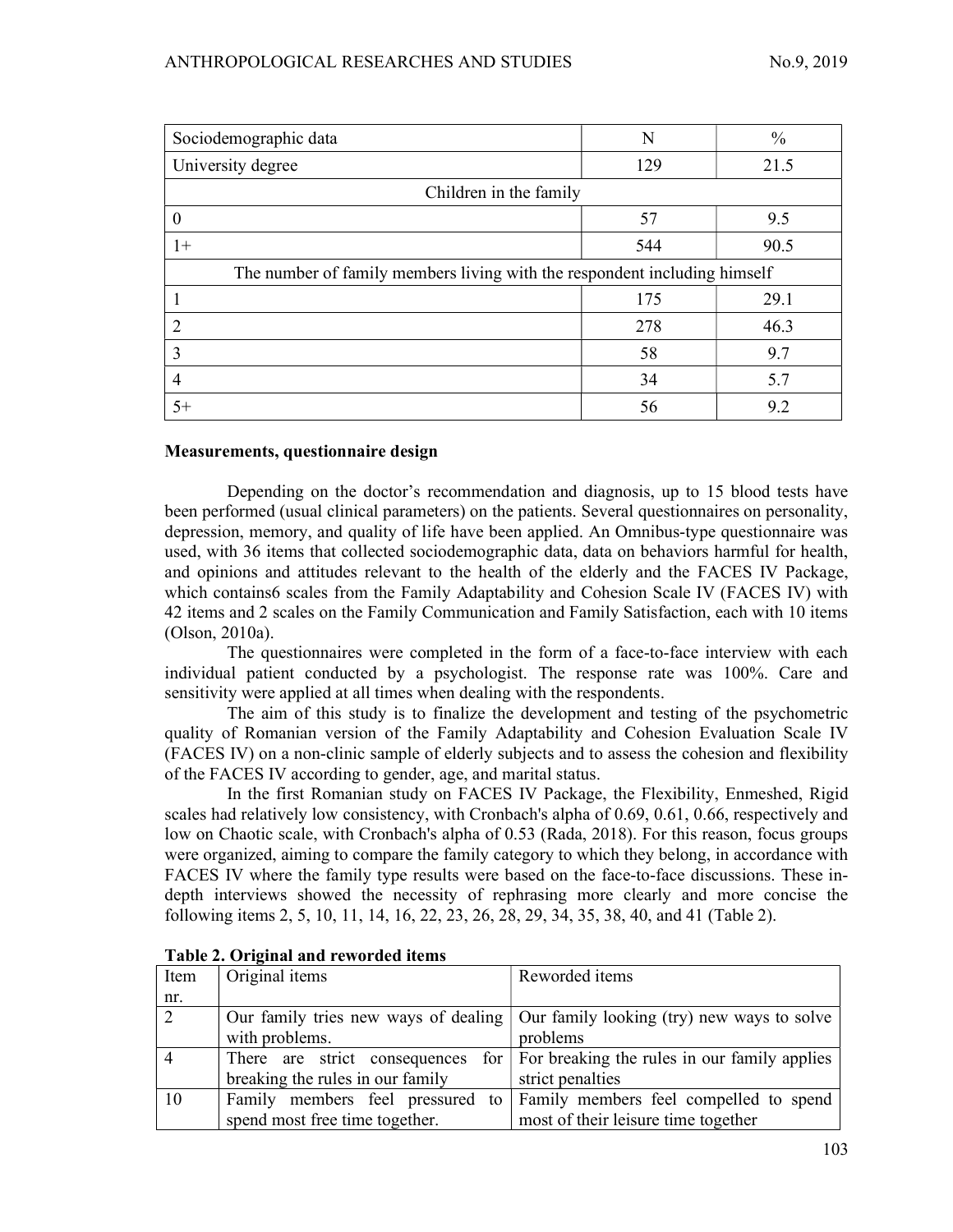| Item | Original items                         | Reworded items                                  |
|------|----------------------------------------|-------------------------------------------------|
| nr.  |                                        |                                                 |
| 11   | There are clear consequences when a    | There are clear sanctions when a family         |
|      | family member does something wrong.    | member does something wrong                     |
| 14   | Discipline is fair in our family.      | In our family, discipline is based on justice,  |
|      |                                        | equity                                          |
| 16   | Family members are too dependent on    | We are too dependent on each other in the       |
|      | each other                             | family                                          |
| 22   | Family members have little need for    | We do not need friends outside the family       |
|      | friends outside the family             |                                                 |
| 23   | Our family is highly organized.        | Our family is extremely organized               |
| 26   | We shift household responsibilities    | We can change household responsibilities        |
|      | from person to person                  | from one person to another                      |
| 28   | We feel too connected to each other    | We are too connected, bound to each other       |
| 29   | Our family becomes frustrated when     | Our family becomes frustrated when there is     |
|      | there is a change in our plans or      | a change in her plans or her usual schedule     |
|      | routines                               |                                                 |
| 34   | We resent family members doing         | We do not like when family members are          |
|      | things outside the family              | always doing things outside the family          |
| 35   | It is important to follow the rules in | It is especially important to respect the rules |
|      | our family                             | in our family                                   |
| 38   | When problems arise, we compromise     | When new problems arise, we can make            |
|      |                                        | agreements based on reciprocal yields, a        |
|      |                                        | compromise                                      |
| 40   | Family members feel guilty if they     | Family members feel guilty when they want       |
|      | want to spend time away from the       | to spend separate family time                   |
|      | family.                                |                                                 |
| 41   | Once a decision is made, it is very    | Once a decision is made, it is very difficult   |
|      | difficult to modify that decision.     | to change that decision.                        |

The last version with these newly rephrased items, translated independently by 2 psychology specialists with high English proficiencies, has been approved by the supplier of the FACES IV Package. The present study focuses on FACES IV with those reformulated items.

## Psychometric Quality of FACES IV by Latent Class Analysis

## Methods

Statistical analyses were carried out using IBM SPSS 20 and Latent Gold 5.0 (Statistical Innovation Inc.) for Latent Class Analysis (LCA). LCA is a statistical method for identifying unmeasured class membership among subjects using categorical or continuous observed variables.

Internal consistency represented by Cronbach's alpha was measured to verify the reliability of the 6 scales (cohesion, flexibility, disengaged, enmeshed, rigid, chaotic) and the communication and satisfaction scales proposed by Olson.

LCA, which is most similar to the K-Means approach for cluster analysis and used by Olson, is a method for analyzing the relationships among polytomous manifest data when some variables are unobserved. The unobserved variables are categorical, allowing the original data set to be segmented into a number of latent classes (clusters). Individuals are classified into the class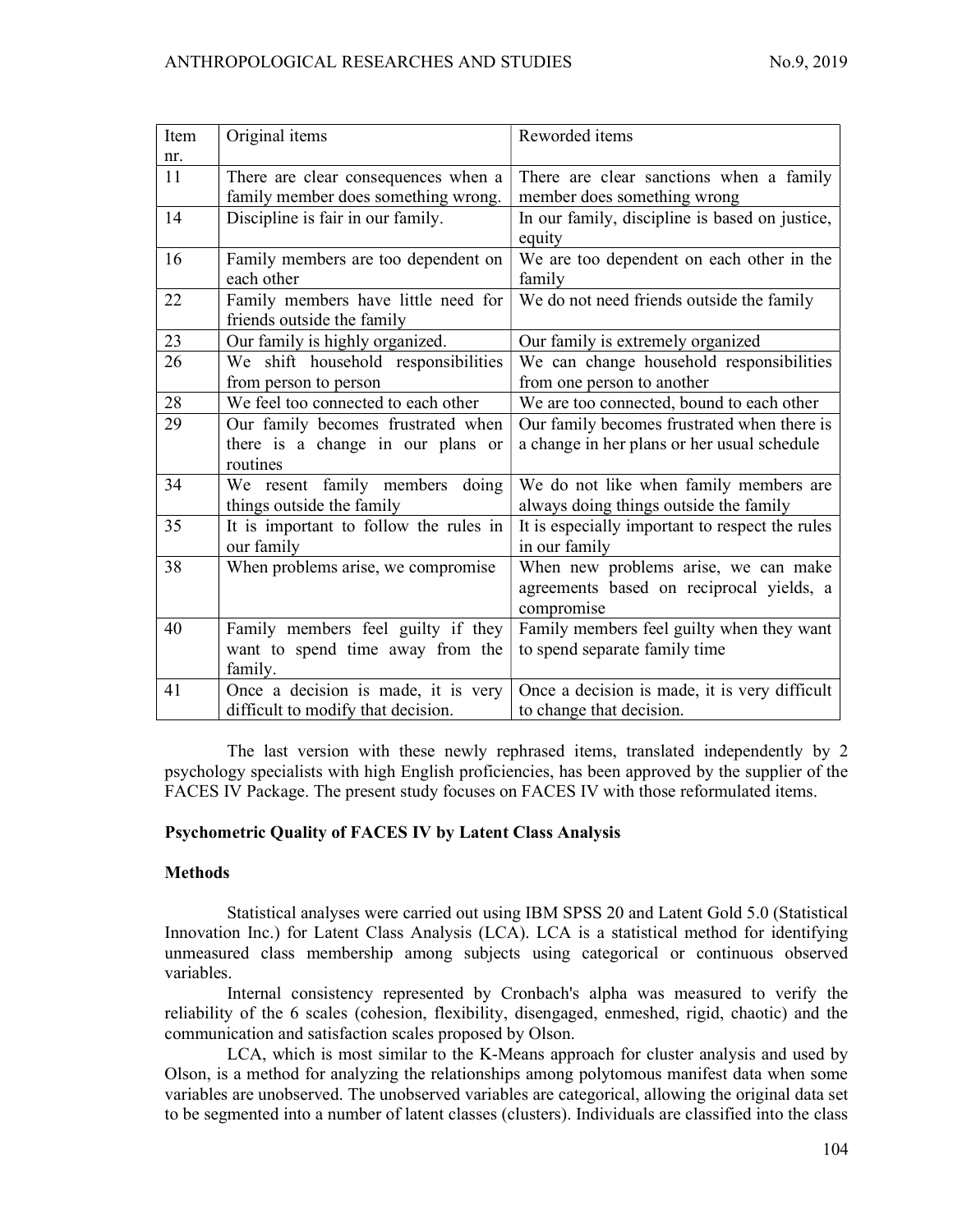in which they have the highest posterior membership probability of belonging, given the set of responses (manifest variables) for that case. Advantages of Latent Class cluster models over more traditional ad-hoc types of cluster analysis methods include model selection criteria and probability-based classification. Posterior membership probabilities are estimated directly from the model parameters and used to assign cases to the modal class - the class for which the posterior probability is highest (Magidson and Vermunt, 2002).

For each subject, the raw scores were computed for the 6 Olson scales and then converted into 6 categorical variables conventionally known as cohesion, flexibility, disengaged, enmeshed, rigid, and chaotic according to the Olson algorithm and categories (or levels). The first 2 categories, cohesion and flexibility, were associated with the balanced scales and had the following 3 categories: 1, somewhat connected; 2, connected; and 3, very connected for cohesion and 1, somewhat flexible; 2, flexible; and 3, very flexible for flexibility. Each categorical variable was associated with the 4 unbalanced scales, disengaged, enmeshed, rigid, and chaotic, and were scored as follows: 1, very low; 2, low; 3, moderate; 4, high; and 5, very high.

Latent Class Analysis includes latent class factor models (DFactor Model) that identify factors, which group together variables sharing a common source of variation. The model may include several ordinal latent factors (Discrete Factors). The Discrete Factor (DFactor) model assumes that each factor contains 2 or more ordered categories as opposed to traditional factor analysis, which assumes that the factors (as well as the variables) are continuous (interval scaled) (Magidson and Vermunt, 2002).

Using the Olson methodology, the dimension scores on cohesion and flexibility for plotting scores on Circumplex Model have been computed. These dimension scores were created by using the balanced scores (for Cohesion or Flexibility) and adjusting the balanced scores up or down the scale based on whether the difference in the 2 unbalanced scales is at the high or low of the dimension using the following formulae:

cohesion = balanced cohesion + ([enmeshed – disengaged]/2);

flexibility = balanced flexibility + ( $[chaotic - rigid]/2$ )

The percentile scores were used for each scale based on the raw scores as indicated in Olson methodology for FACES IV. The dimension score levels obtained were used to locate each person within the Circumplex Model. The model provided 25 types of family systems because each dimension has 5 levels. The following are the 5 levels of cohesion and flexibility that have been used with 20% for each level: 0-20, 21-40, 40-60, 61-80, and 81-100. The 9 balanced types are in the central area of the model, and there are 12 mid-range types balanced on 1 dimension and unbalanced on the other dimension. The 4 unbalanced types have unbalanced scores (very high or very low scores) on both cohesion and flexibility.

Using the Olson methodology, the ratio score of balanced and unbalanced scales was created for both cohesion (Cohesion Ratio) and flexibility (Flexibility Ratio) and the 2 scales combined (Circumplex Total Ratio). The 2 balanced scales measure the healthier family functioning and the 4 unbalanced scales measure the more problematic family functioning. As a result, the higher the ratio score of balanced to unbalanced, the healthier the family system. The higher the ratio score (above 1) is, the healthier the family system is and the lower the ratio (below 1) is, the unhealthier the family system is. Circumplex Total Ratio score was used to indicate the family's characteristics.

#### **Results**

The internal consistency was good for the 5 of 6 scales (Cronbach's alpha coefficient, ranging from .62 to .80). The consistency for the Chaotic scale was poor ( $\alpha$ = .55) but still acceptable for this analysis. A very good internal consistency was observed for the Communication and Satisfaction scales (Table 3).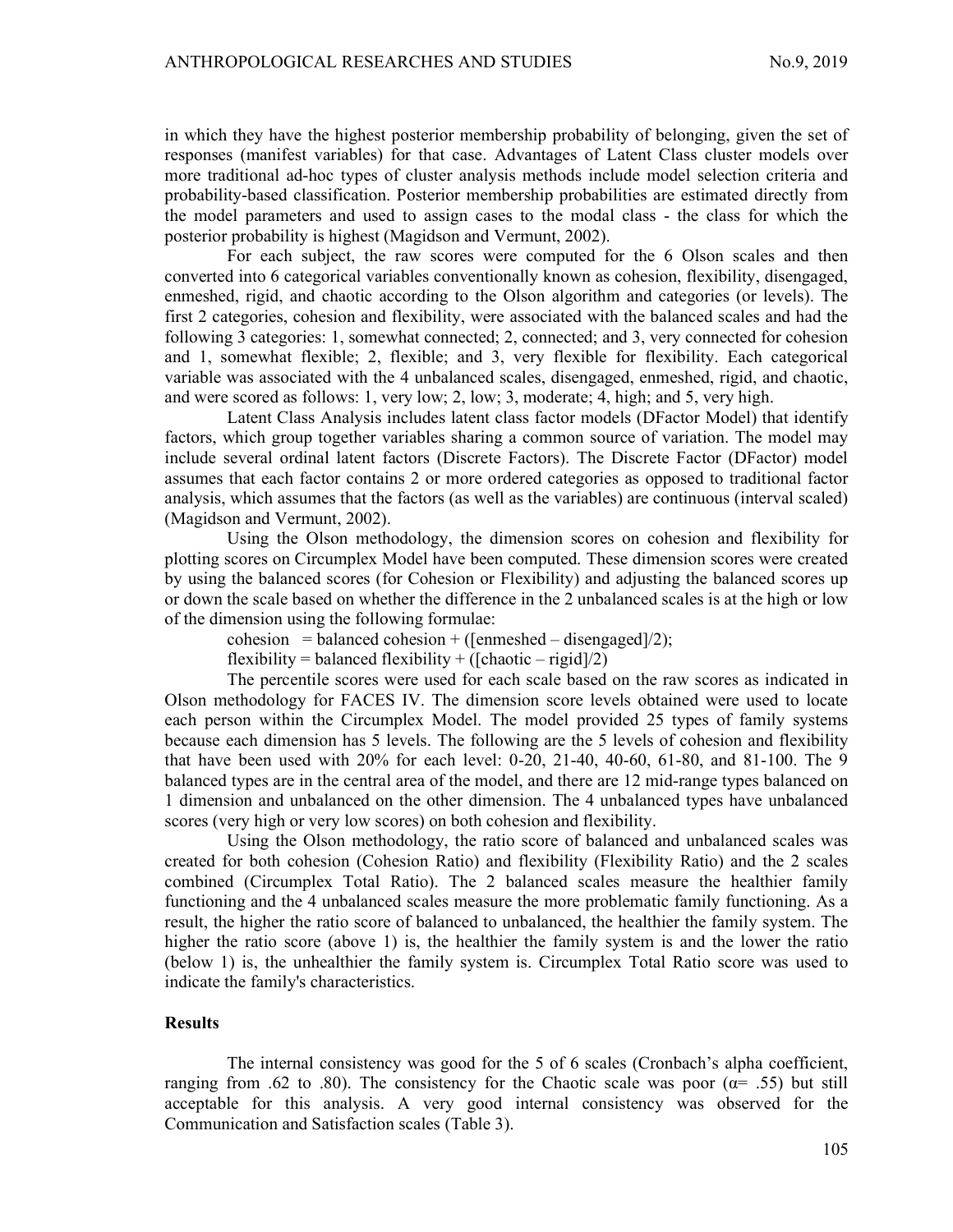| Subscale      | Cronbach's alpha |
|---------------|------------------|
| Cohesion      | .80              |
| Flexibility   | .76              |
| Disengaged    | .69              |
| Enmeshed      | .62              |
| Rigid         | .69              |
| Chaotic       | .55              |
| Communication | .91              |
| Satisfaction  | .94              |
|               |                  |

|  | Table 3. Reliability Statistics — Cronbach's alpha |
|--|----------------------------------------------------|
|  |                                                    |

The LCA, LC Cluster Model best-fit statistics for latent class cluster models were estimated for all theoretical models with 1 to 8 latent classes. The best-fit model was selected considering the lowest Bayesian Information Criterion (BIC) value (9390.91) for the 6 clusters model with 55 parameters (Npar) and 546 degrees of freedom (df). The Consistent Akaike Information Criterion (CAIC) had also the lowest value for the 6 cluster model, CAIC=9445.91. For this particular model, the dissimilarity index was 0.69, and the total bivariate residual BVR was 19.21. This large BVR value identified a correlation between the associated variable pairs (scales), which have not been adequately explained by the model (Table 4).

| Model                                     | <b>BIC</b> | <b>CAIC</b> | Npar | df  |
|-------------------------------------------|------------|-------------|------|-----|
| 1-Cluster                                 | 10454.69   | 10474.69    | 20   | 581 |
| 2-Cluster                                 | 9854.37    | 9881.37     | 27   | 574 |
| 3-Cluster                                 | 9607.37    | 9641.37     | 34   | 567 |
| 4-Cluster                                 | 9486.07    | 9527.07     | 41   | 560 |
| 5-Cluster                                 | 9418.57    | 9466.57     | 48   | 553 |
| 6-Cluster                                 | 9390.91    | 9445.91     | 55   | 546 |
| 7-Cluster                                 | 9397.22    | 9459.22     | 62   | 539 |
| 8-Cluster                                 | 9411.16    | 9490.70     | 69   | 532 |
| 6-Cluster and 1 CF actor                  | 9342.45    | 9403.45     | 61   | 540 |
| 6-Cluster with 1 CF actor and 1 covariate | 8318.14    | 8384.14     | 66   | 535 |
| 2-DF actor $(3.3)$                        | 9353.78    | 9389.78     | 36   | 565 |

#### Table 4. LCA Best-fit Statistics

Furthermore, the 6-class model was improved by including a class-independent continuous random intercept (CFactor 1) to capture respondent differences in average attitude across all scales and latent classes. The CFactor was considered as a reflection of individual liability on an assumed continuous latent trait, as it is explained in item response theory (IRT) models. As a confirmation of the model improvement, the BIC value decreased to 9342.45, and the total BVR dropped to 1.97. CAIC also decreased to 9403.45.

For improved cluster or segment description (and prediction), the relationships between the latent classes and external variables (covariates) were assessed simultaneously with the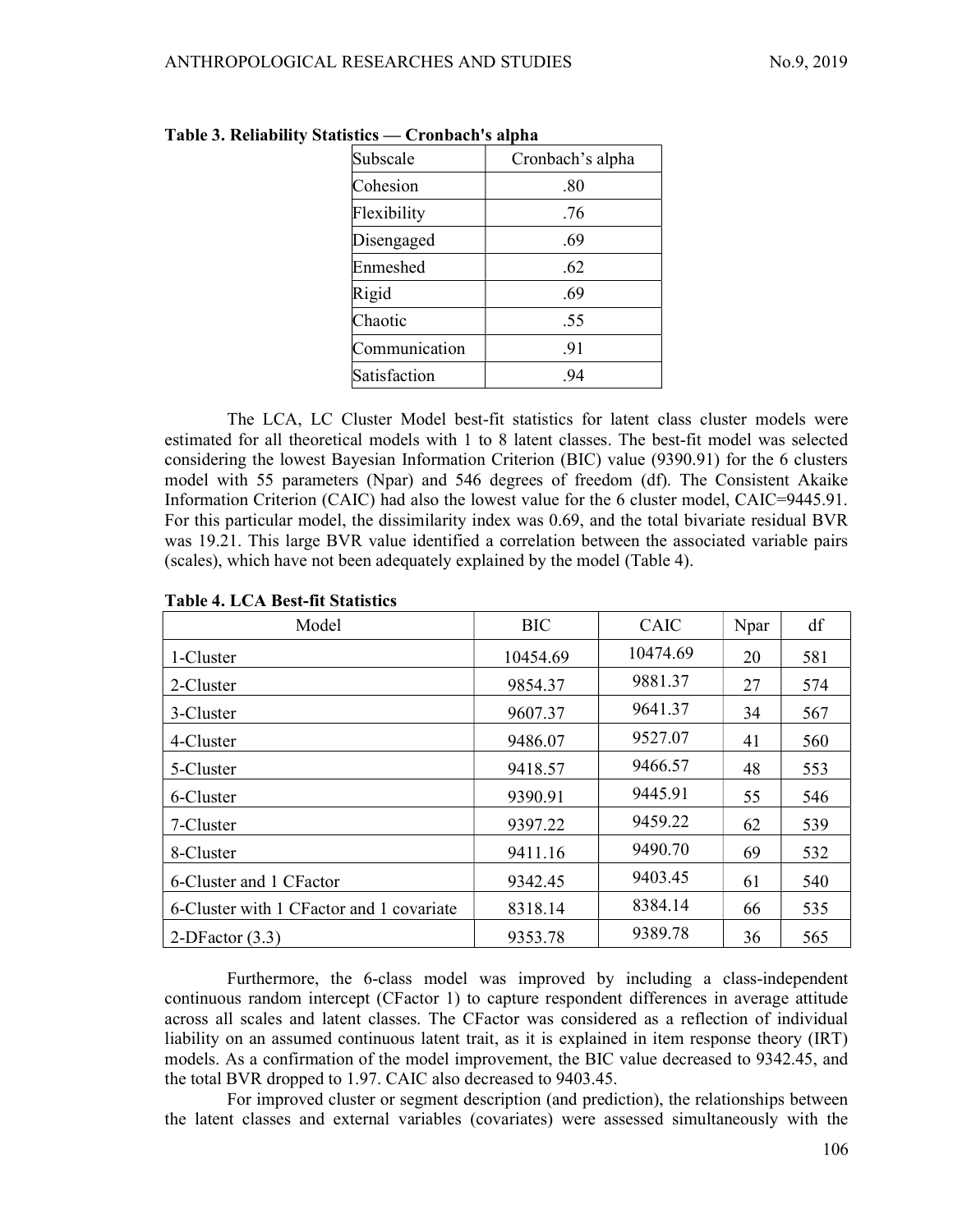identification of the classes (clusters, segments). This eliminated the need for the usual second stage of analysis where a discriminant analysis is performed to relate the resulting clusters or factors obtained from a traditional cluster or factor analysis to demographic and other variables.

For the purpose of this research, the computed Circumplex Total Ratio was used as a numeric covariate to assess the family health for each cluster. For the model with covariates, the BIC value decreased to 8318.14 and CAIC decreased to 8384.14. Classification statistics, such as Lambda Reduction of errors  $(0.89)$  and Entropy R<sup>2</sup>  $(0.87)$ , being over 0.8, indicated that reasonable accurately, respondents can be assigned to the classes. Over 5% of cases were present for each cluster. This assured meaningfulness of the model, as small size clusters add no value, except in very obscure edge conditions.

Each cluster was associated with a family profile defined by the profile scores provided by the Latent Gold profile output as class-specific means. For the family profiles presented in Figure 1, the 0-1 means for each Olson scale are plotted on the vertical axis instead of classspecific means.

The advantage of such scaling is that these numbers can be depicted on the same scales that always lie within the 0 to 1 range for all categorical variables. Scaling these "0 to 1 means" was accomplished by subtracting the lowest observed value from the class-specific means and dividing the results by range, which was simply the difference between the highest and the lowest observed category values. On the same graphical representation, a *reference profile* was also plotted.

The reference profile scores (AVERAGE) were computed as the mean of the 6 classes for each scale. Latent Gold software provided the means, after model estimation, to assign individuals to latent classes or clusters using their posterior class membership probabilities and, subsequently, investigated the association between the assigned class memberships and external variables. Class assignment can be modal (to the class for which the posterior membership probability is largest) or proportional (to each class with a weight equal to the posterior membership probability for that class).



Figure 1. Family profiles — 6 clusters, 1 CFactor, and 1 covariate Circumplex total ratio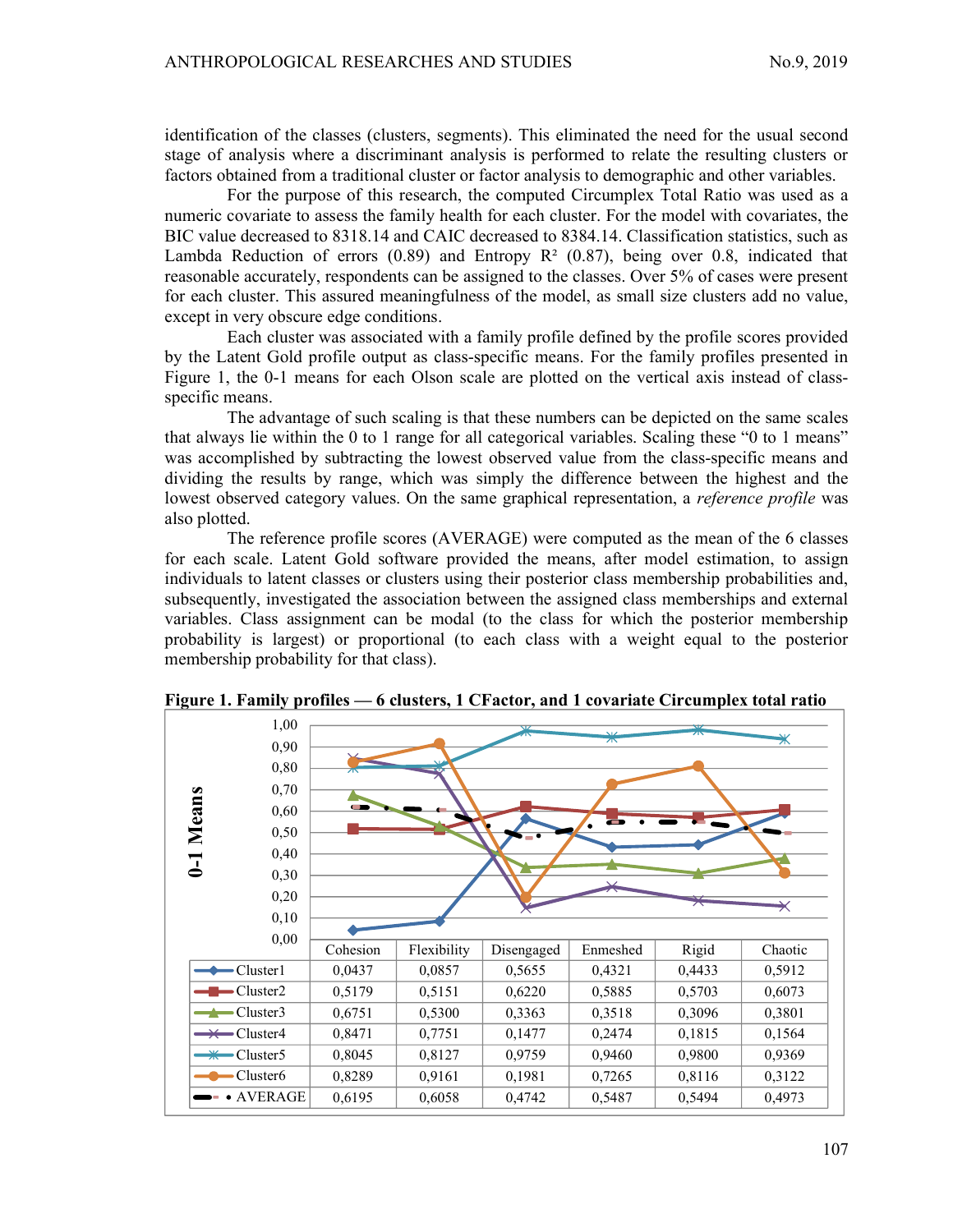Cluster 1 was the largest cluster and represented 27% of the sample population. This cluster was characterized by low scores on the cohesion and flexibility balanced subscales and high scores on the unbalanced subscales, disengaged, enmeshed, rigid, and chaotic. The average covariate Circumplex Total Ratio was very low (.36). This profile was considered to be similar to the *Unbalanced* family profile described by Olson. After posterior classification, the cluster proportion was still 27%. The posterior probabilities in Latent Class Analysis (LCA) refer to the probability of that observation that is classified in a given class.

Cluster 2 represented almost 26.6% of the sample population. Moderate scores on the balanced and unbalanced subscales characterized this cluster. The average covariate Circumplex Total Ratio was .91. This profile was considered to be similar to the Midrange family profile described by Olson. After posterior classification, the cluster proportion was 26.3%.

Cluster 3 represented almost 14.9% of the sample population. This cluster was characterized by low scores on the unbalanced 4 scales (disengaged, enmeshed, rigid, and chaotic). However, this cluster was characterized also by high to moderate scores on the Cohesion and Flexibility scales. The average Circumplex total ratio was 1.66, indicating a healthy family system. This profile was considered to be similar to the *Moderate Balanced* family profile described by Olson. After posterior classification, the cluster proportion was 15.5%.

Cluster 4 represented almost 14.9% of the sample population. This cluster was characterized by high scores on flexibility and cohesion. The scores on the unbalanced subscales were low especially on disengaged and chaotic. The average covariate Circumplex Total Ratio was very high (4.34), indicating a very healthy family system. This profile was considered to be similar to the *Balanced* family profile described by Olson. After posterior classification the cluster proportion was 15.0%.

Cluster 5 represented almost 9.8% of the sample population. This cluster was characterized by high scores on flexibility and cohesion. The scores on the unbalanced subscales disengaged, enmeshed, rigid, and chaotic were also high and uniform, almost equal. The average covariate Circumplex Total Ratio was .85. This profile is in the category of Midrange family profile, translated in parallel with the high score space. The cluster was also suspected to be an Extreme Response Style (ERS) segment that included the respondents with systematic tendency to choose categories on Likert scales, independent of the intended object of measure. ERS is the tendency to choose only the extreme endpoints of the scale. After posterior classification, the cluster proportion was 10.1%.

Cluster 6 represented almost 6.6% of the sample population. This cluster was characterized by high scores on flexibility and cohesion. The scores on the unbalanced subscales were high on enmeshed and rigid and very low on disengaged and chaotic. The average covariate Circumplex Total Ratio in the cluster was 1.56, indicating a healthy balanced family system. With some differences regarding unbalanced scores, this profile was considered to be similar to the Rigidly Cohesive family profile described by Olson. After posterior classification, the cluster proportion was 6.2%.

The classic LCA model with covariate is summarized as follows: 36.6% of the sample population as balanced, 36.4 % as midrange, and 27.9% as unbalanced.

For the purpose of this research, a DFactor Model with 2 discrete factors was also estimated. The best-fit model was selected considering the lowest BIC value (9353.91) for the 3 levels (1, low; 2, medium; 3, high) in each DFactor, with 36 parameters (Npar) and 565 degrees of freedom (df). For this particular model, the dissimilarity index was 0.71, and the total bivariate residual BVR was 9.69. The CAIC value was 9389.78.

Inspection of the model loadings indicated that Cohesion and Flexibility load primarily on DFactor1, whereas disengaged, enmeshed, rigid, and chaotic load on DFactor2. In addition, the Latent Gold software bi-plot of the results in graphical presentation, as in Correspondence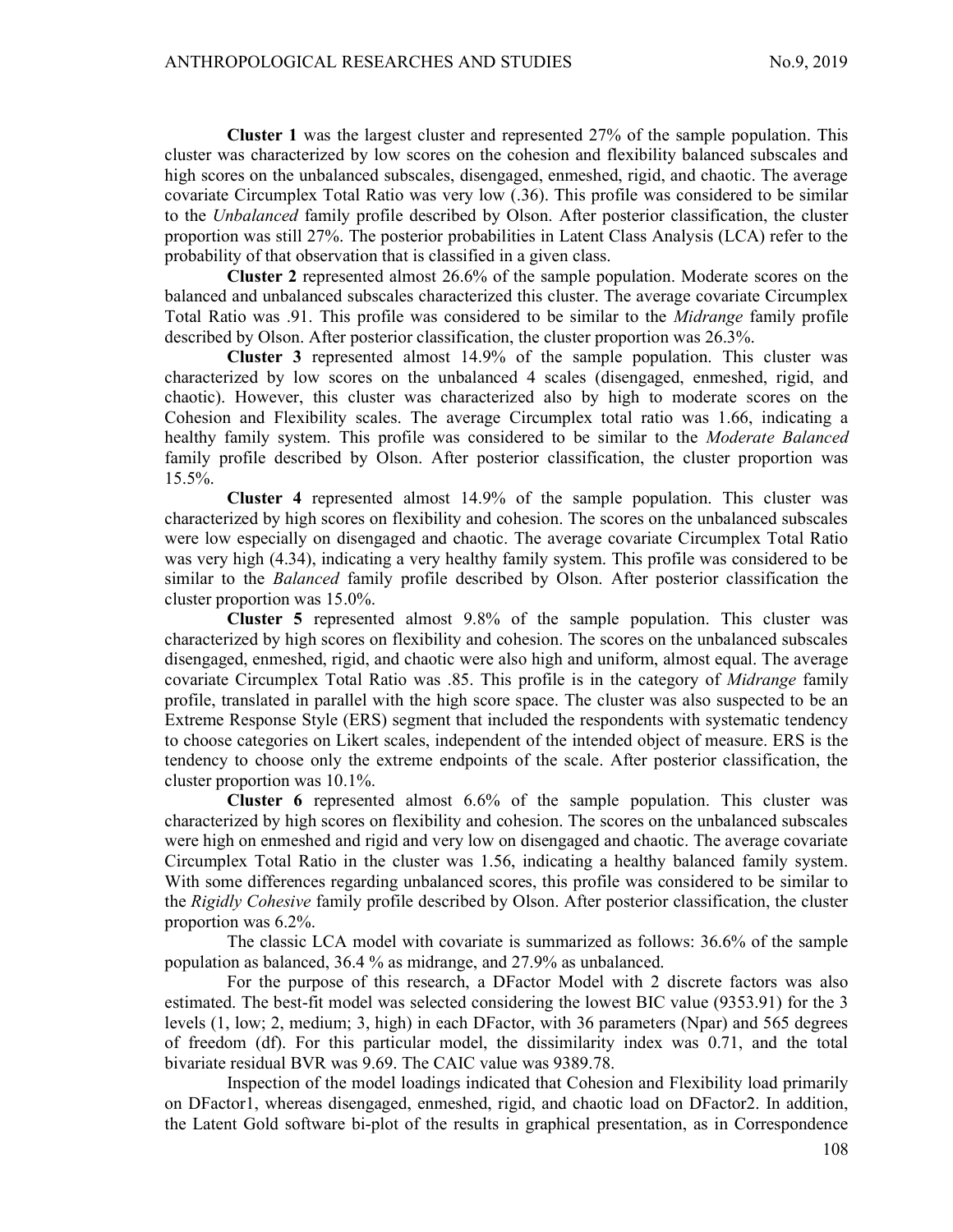Analysis, helped to interpret the abovementioned DFactors. Each indicator variable category was positioned in a 2-dimensional space at a point where coordinates are aggregated mean DFactor scores obtained for all cases responding in this category.

For more clarity, curved lines connecting the categories of a variable have been added. The graphical presentation indicated that cohesion and flexibility discriminate over DFactor1 (balance) axis, whereas disengaged, enmeshed, rigid, and chaotic were associated with the DFactor2 (unbalanced) axis. This was a confirmation of Olson family classification theory, regarding balance and unbalance characteristics of family type.

Figure 2. DFactor (3.3) Model, biplot of results with curved lines connecting the categories of a variable



## Plotting on Circumplex Model of the Cohesion Dimension and Flexibility Dimension Scores and the Influence of the Sociodemographic Characteristics

The distribution in the sample by type of family system is shown in Figure 3.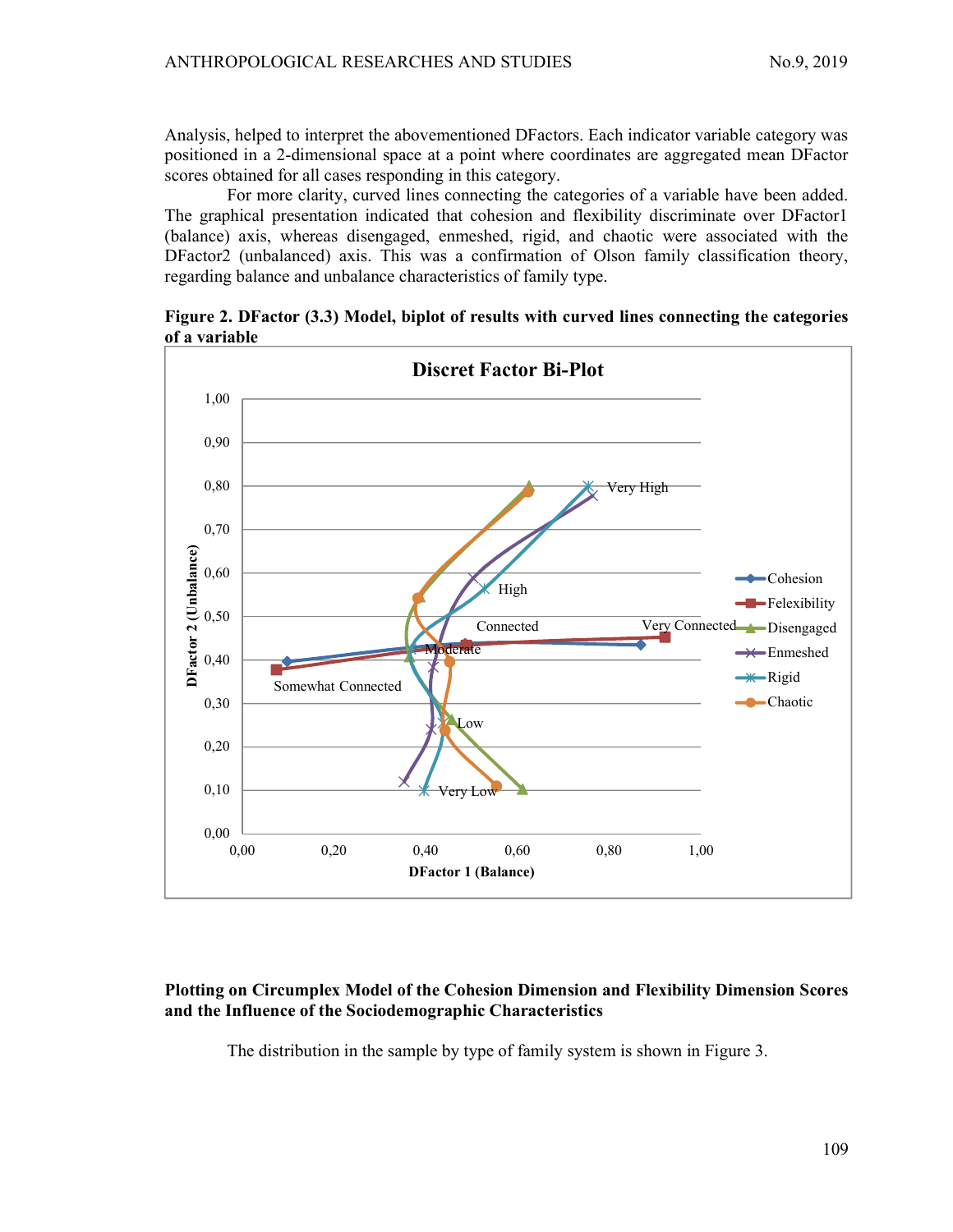

|                                                                                                                                                          |                                                                                                                                                                                                |                                    |                           | COHESION       |                                 |    |    |                       |       |  |                                                |       |  |                   |    |    |                               |                   |
|----------------------------------------------------------------------------------------------------------------------------------------------------------|------------------------------------------------------------------------------------------------------------------------------------------------------------------------------------------------|------------------------------------|---------------------------|----------------|---------------------------------|----|----|-----------------------|-------|--|------------------------------------------------|-------|--|-------------------|----|----|-------------------------------|-------------------|
|                                                                                                                                                          |                                                                                                                                                                                                |                                    |                           |                | <b>UNBALANCED</b><br>Disengaged |    |    | Somewhat<br>Connected |       |  | <b>BALANCED LEVELS</b><br>Connected            |       |  | Very<br>Connected |    |    | <b>UNBALANCED</b><br>Enmeshed |                   |
|                                                                                                                                                          | $\mathbf U$<br>$\mathbb N$<br>$\mathbf B$                                                                                                                                                      |                                    | 100                       | $\overline{0}$ | 8                               | 15 | 16 | 25                    | 35 36 |  | 50                                             | 65 66 |  | 75                | 85 | 86 | 95                            | 100               |
|                                                                                                                                                          | A<br>L<br>A<br>$\mathbb N$<br>$\mathbf C$<br>$\mathbf E$<br>D                                                                                                                                  | Chaotic 95                         | 86                        |                | $\overline{2}$                  |    |    | 8                     |       |  | 12                                             |       |  | 37                |    |    | 61                            |                   |
| $\boldsymbol{\mathrm{F}}$<br>$\mathbf{L}$<br>$\mathbf E$<br>$\mathbf X$<br>$\bf I$<br>$\, {\bf B}$<br>$\mathbf I$<br>L<br>$\bf I$<br>$\overline{T}$<br>Y | $\overline{B}$<br>$\overline{A}$<br>L<br>А<br>$\overline{\rm N}$<br>$\mathbf C$<br>$\mathbf E$<br>$\mathbf D$<br>L<br>$\overline{E}$<br>$\bar{\nabla}$<br>$^{\rm E}_{\rm L}$<br>$\overline{S}$ | 85<br>Very<br>Flexible<br>75<br>66 |                           |                | $\overline{3}$                  |    |    | 15                    |       |  | 29                                             |       |  | 42                |    |    | 32                            |                   |
|                                                                                                                                                          |                                                                                                                                                                                                | Flexible                           | 65<br>50<br>36            |                | 17                              |    |    | 25                    |       |  | 32                                             |       |  | 27                |    |    | 19                            |                   |
|                                                                                                                                                          |                                                                                                                                                                                                | Somewhat<br>Flexible               | 35<br>25<br>16            |                | 28                              |    |    | 46                    |       |  | 29                                             |       |  | 14                |    |    | 5                             |                   |
|                                                                                                                                                          | U<br>$\overline{N}$<br>$\bar{B}$<br>$_{\rm L}^{\rm A}$<br>A<br>$\mathbb N$<br>$\ddot{c}$                                                                                                       | Rigid                              | 15<br>$\bf 8$<br>$\theta$ |                | 70                              |    |    | 29                    |       |  | 14                                             |       |  | $\overline{3}$    |    |    | $\overline{2}$                |                   |
|                                                                                                                                                          | $\mathbf E$<br>$\mathbf D$                                                                                                                                                                     |                                    |                           |                | 259<br><b>BALANCED</b>          |    |    |                       |       |  | 207<br>MID-RANGE<br>(intermediate,<br>(middle) |       |  |                   |    |    | 135                           | <b>UNBALANCED</b> |

Figure 3 reveals the fact that Balanced functioning family system prevails, with the following predominant types of families: somewhat connected-somewhat flexible and very connected-very flexible. Within Unbalanced functioning family system, the rigid-disengaged and chaotic enmeshed types of families prevail, whereas the types chaotic-disengaged and rigidenmeshed are less represented.

The Pearson Chi-Square showed that in the sample studied there was a statistically significant difference in Circumplex Total Ratio score between the different residence places,  $(\gamma$ 2=4.957, df=1, p 0.026), the share of the unhealthy family system being higher in the rural area was 60.9% compared with the urban environment with 50.6%. No significant differences in Circumplex Total Ratio scores between genders and age groups were observed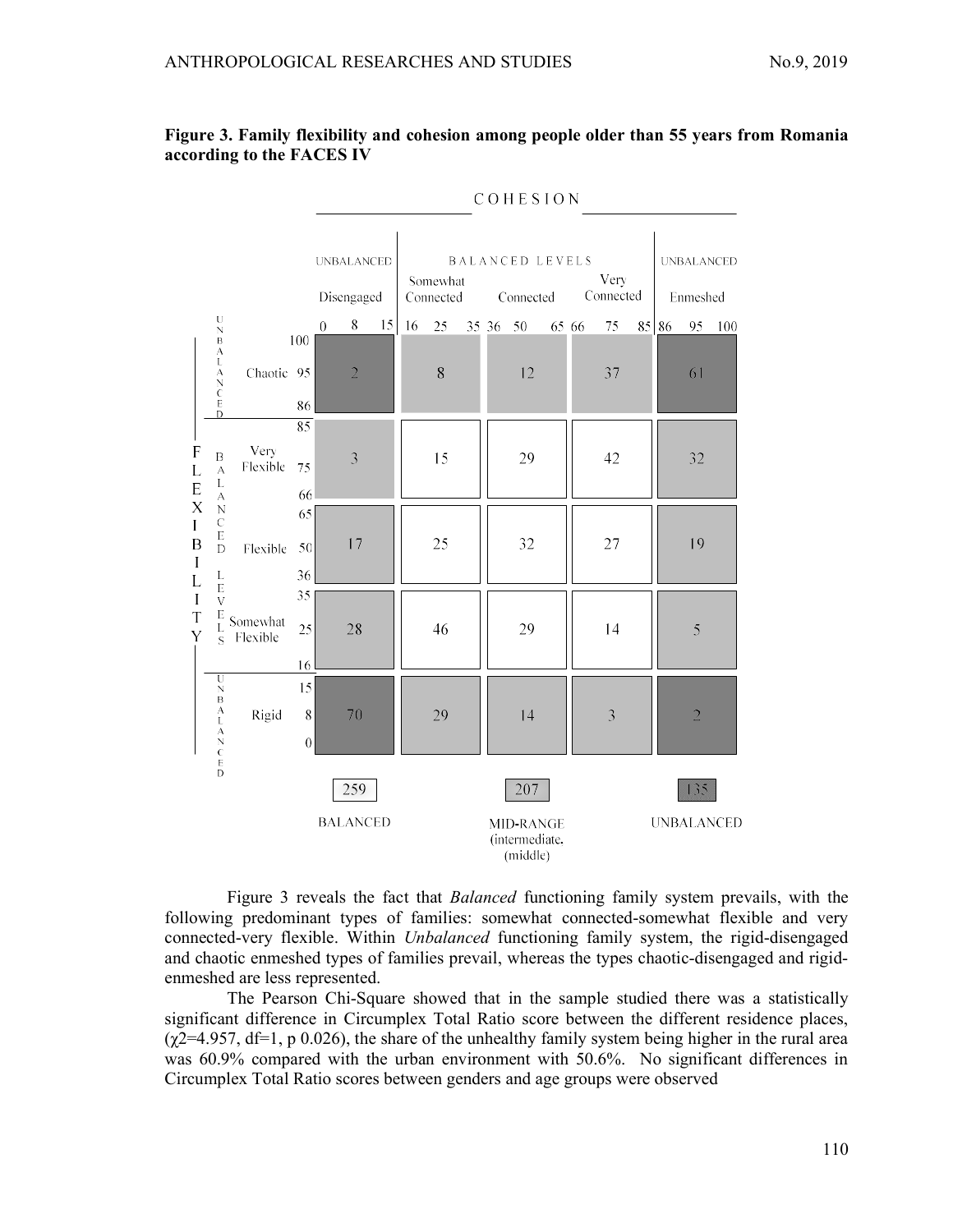#### **Discussions**

The fact that in the evaluation through the Cronbach's alpha coefficient, the removal of any item from the Chaotic scale did not lead to the increase of consistency is probably caused by the lack of adaptability of these scale items to the Romanian culture.

Compared with the internal consistency obtained through the application of FACES IV to young adults (18-30 years), the internal consistency obtained in this study in the adult and elderly population (55-93 years) was maintained or increased at all scales except for the disengaged scale, where it declined, although no item from this scale was reformulated. Although as concerns flexibility, 6 of 7 items of the rigid scale and 4 of 7 items of the balanced flexibility scale were reformulated, only a 2-point increase in the consistency of the chaotic scale was obtained. The chaotic scale remains empirically weaker. With regard to the chaotic scale, it results that Flexibility dimension which gives the profile of the Chaotic scale relates rather to the role distribution, to the management, and less to the organization; for example, the answers The strongest disagreement registered the highest share for the item "We never seem to get organized in our family."

Like Olson's study which indicated in 2008 6 types of families, the present study identified also 6 types of families or clusters that were improved by including a classindependent continuous random intercept to capture respondent differences in average attitude across all scales and latent classes. Circumplex Total Ratio was used as a numeric covariate to assess the family health for each cluster. The latent class factor models (DFactor Model) indicated that the 6 subscales discriminate in 2 discrete factors orthogonal space: balance and unbalance. The findings of this research are somehow different with those presented in the Italian Faces IV study in 2013, among Italian adolescents (Baiocco et al., 2013) when 5 types of families have been identified.

The fact that about three fourths of the subjects described the family so that it belongs to the balanced and midrange categories indicates that the Romanians from the sample studied have a good potential of intimacy and adaptability and healthy family functioning methods.

Taking into account the Circumplex Total Ratio, the subjects in the urban area have described the family system as healthier than those in the rural area. This is an aspect that should be better explored through interviews.

The fact that in this sample there were no significant statistical differences on gender, age groups, place of residence in terms of cohesion and flexibility scales can be explained by a tendency to homogenize the actors within the family in the modern and post-modern period as a result of the emancipation of women, the interchangeable roles in the couple, and the migration that allows the borrowing of models from other cultures (Rada, 2013).

In comparison with other studies in which the dynamics of the couple as regard control and cooperation was expressed relatively differently between men and women and between the middle-aged couples and older couples (Smith et al., 2009); in the current study, these variables did not greatly influence the scores on any of the 6 scales of flexibility and cohesion.

Moreover, as years pass, rather, as the years of marriage pass, the couples become more stable, with less power struggle and competition within the couple. Like other studies (Rada and Pănescu, 2016), the current research reveals, through the high share of the families of balanced and midrange types, that toward the end of the middle age and beginning with the third age, the partners mutually understand and respect their attachment needs and are more aware of their major role as sources of support and caring for each other.

In the case of the elderly, the challenges of the couple consist of the decrease of the mental and psychical health potential which makes the marital obligations more difficult to manage (Iveniuk et al., 2014). Even if the subjects in the studied sample were diagnosed with at least 1 chronic illness, the family functioning as regard the 2 dimensions — flexibility and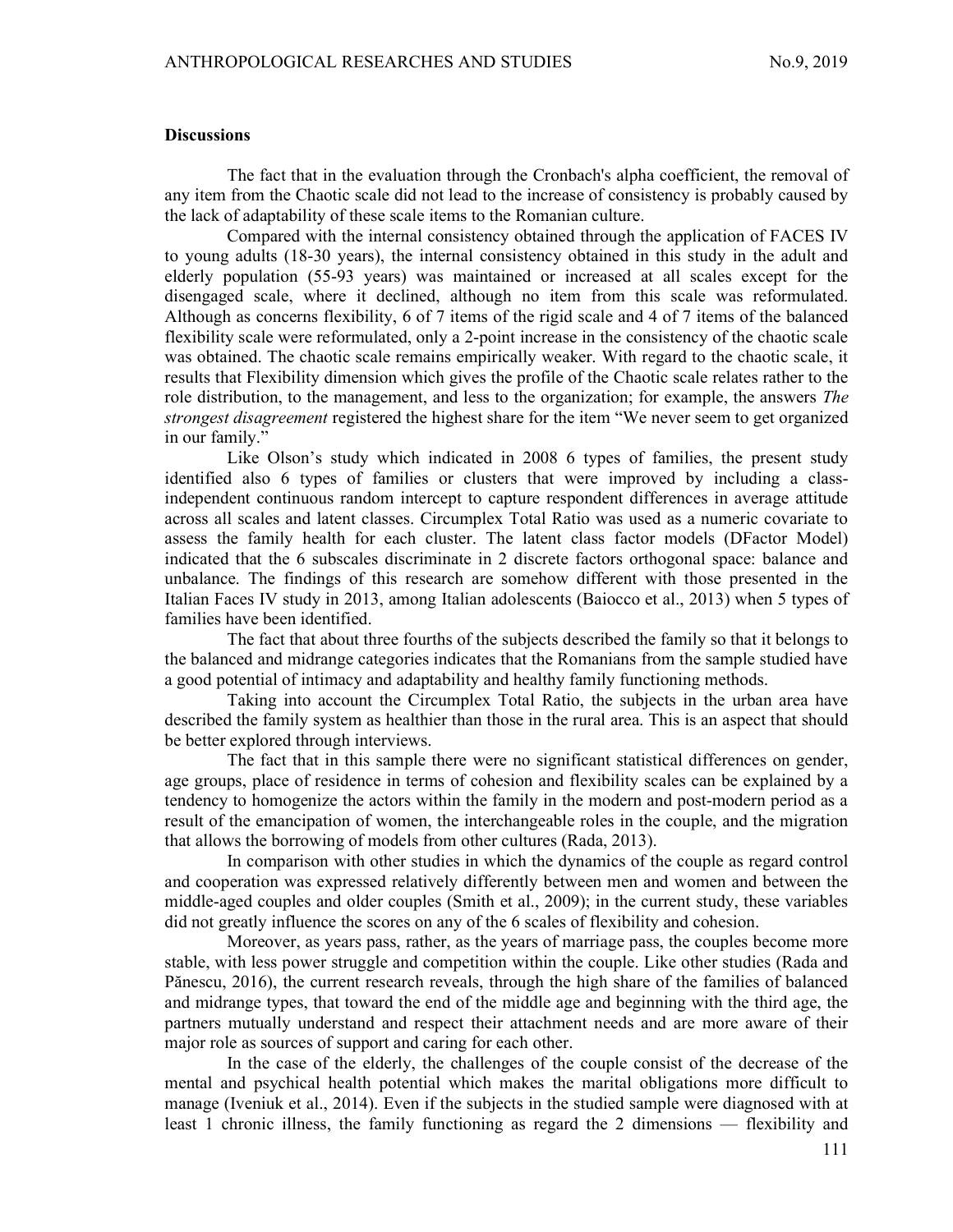cohesion — was mostly balanced. The elderly in this sample have understood, like those in other studies (Berg et al., 2007), that collaboration regarding the domestic chores and spending time together after the retirement are an important resource for well-being.

Some dysfunctions are determined by the occurrence of some gaps between the partners' needs. The fact that the sample is formed of subjects who were not in a family crisis can explain the low share of the families of unbalanced type.

### **Conclusions**

Like any authors, we consider that FACES IV is, in general, a good instrument, and the differences in strengths and internal consistency derive from the aspects connected to the cultural space (Martínez-Pampliega et al., 2017).

Values Cronbach's alpha over 0.90 of Family Communication and Family Satisfaction scales, in the previous study conducted on people between 18-30 years and in the present study conducted on people between 55-93 years, show that they are good tools in the Romanian context.

In exploratory studies, a 0.60 value of Cronbach's alpha can be accepted (Garson, 2010; Popa, 2011). Internal consistency close to 0.7 and even higher in all the scales except for the Chaotic scale shows that FACES IV can be a useful instrument in the Romanian context. A different approach regarding the Chaotic concept in the Romanian ex-Communist cultural space could explain the low power of this scale.

The Communist regime in Romania, which ended in 1989, violated the rights to freedom, food, decent living conditions, and so on. The Party and the State controlled the public and private lives. The father dominated the family. The promotion and the career of a person could be affected by a divorce or a marriage if that was considered inappropriate from the point of view of political affiliation, partner, political past, relations with foreign countries, and even parents. Deviations in this sense were sanctioned. Under these circumstances, where education and family and social roles were rigid, it is possible that the meaning given by the subjects to flexibility could be influenced by this background.

The subjects' answers to the flexibility scale, the interpretation of the chaotic concept could be a result of the gained freedom, an interpretation of this freedom as a chaos.

To overcome this impediment, it would be a good idea to clarify the meaning of the term chaotic through an interview or an open question.

However, using the Latent Class Analysis with categorical variables, the exploratory analysis has been obtained in a model with 6 clusters, as statistically best fit. The model, which is comparable, with some differences, with the family profiles structures described by Olson, indicated that FACES IV was confirmed to be a reliable approach.

The study of subjects older than 55 years from non-clinical families (were not under family psychotherapy) highlights family profiles showing homogeneous flexibility and cohesion by gender, age group, and residence. It is the result of several age-related events, such as the decrease of professional and social identity, the marriage of children, the birth of grandchildren recharging with privacy in another context the marital and parental identity; then retirement that changes the family budget, the family schedule, the interests, and the social relationships. The biological and psychological regression, the health issues, the low income — the main problems of the elderly — require the decrease of the competitive interactive model, a good manifestation of adaptability, cohesion, and of the model of cooperation as mechanisms coping with these challenges.

A merit of this article is that it evaluates the validity using a different method (LCA) with 2 models: clusters and discrete factors. Another merit of this article is to reveal FACES IV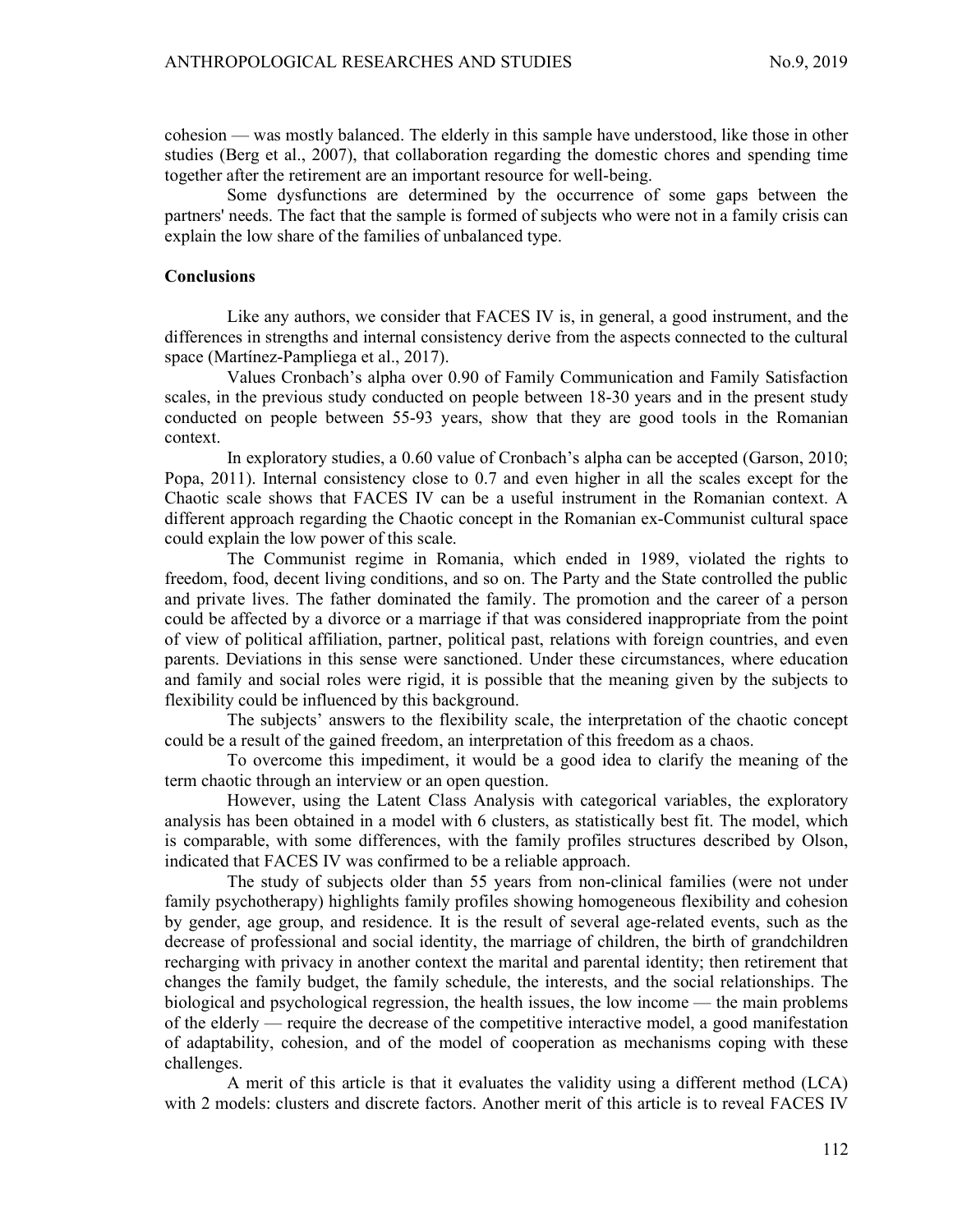value in longitudinal and transversal research on changes within the family as a system, within family life cycles, in the context of changes in legislative, economic contexts, and so on.

### **Limitations**

The main limit of this study is that it was done on families who were not under psychotherapy. Another limit is the fact that the study was not effective on couples so that the perception of each partner of the marital pair could be identified and compared.

## Ethical considerations

Informed written consent was obtained from each participant at the time of recruitment. The subjects were informed that they could withdraw from the study at any stage, and confidentiality was assured. The study was approved by the Ethics Commission of "Francisc I. Rainer" Anthropology Institute of the Romanian Academy (153/01-03-2016).

### Acknowledgments

The data used for this article were sourced on Quantitative and Qualitative Study on Successful Aging. A Psycho-Socio-Medical Approach on Third Age project made by the "Francisc I. Rainer" Anthropology Institute of the Romanian Academy (691/12.08.2015) and "Ana Aslan" National Institute of Gerontology and Geriatrics (10413/01.09.2015) from Bucharest. The topic was approved by the Scientific Council of "Francisc I. Rainer" Anthropology Institute of the Romanian Academy with 1021/04-11-2015. Project managers Rada C., Draghici R. Participants: Ispas A.T., Baciu A.B., Prada G.I., Pena C., Vârtan I., Stan P., Lazăr C.

I would like to express my gratitude to all the people involved in this research. I am especially grateful to Professor David Olson for guidance.

## Funding

This study did not receive any direct funding.

## Bibliography

- 1. Baiocco, R., Cacioppo, M., Laghi, F. and Tafà, M., 2013. Factorial and construct validity of FACES IV among Italian adolescents. Journal of Child and Family Studies, [e-journal] 22, pp.962-970, https://doi.org/10.1007/s10826-012-9658-1.
- 2. Berg, C.A., Smith, T.W., Ko, K.J., Henry, N.J.M., Florsheim, P., Pearce, G., Uchino, B., N., Skinner, M.A., Beveridge, R.M., Story, N. and Glazer, K., 2007.Task control and cognitive abilities of self and spouse in collaboration in middle-aged and older couples. Psychology and Aging, 22, pp.420-427.
- 3. Carvalho, J.C., Freitas, P.P., Leuschner, A. and Olson, D.H., 2014. Healthy functioning in families with a schizophrenic parent. Journal of Family Psychotherapy, [e-journal] 25, pp.1-11, https://doi.org/10.1080/08975353.2014.881685.
- 4. Di Nuovo, S., Loriedo, C. and Visani, E., 2013. FACES-IV reliability and validity in an adult Italian sample. Technical Report, doi:10.13140/2.1.1866.1447.
- 5. Garson, D., 2010.Statnotes: Topics in multivariate analysis Reliability analysis. [online] Available at: <http://faculty.chass.ncsu.edu/garson/PA765/reliab.htm> [Accessed 8 August] 2017].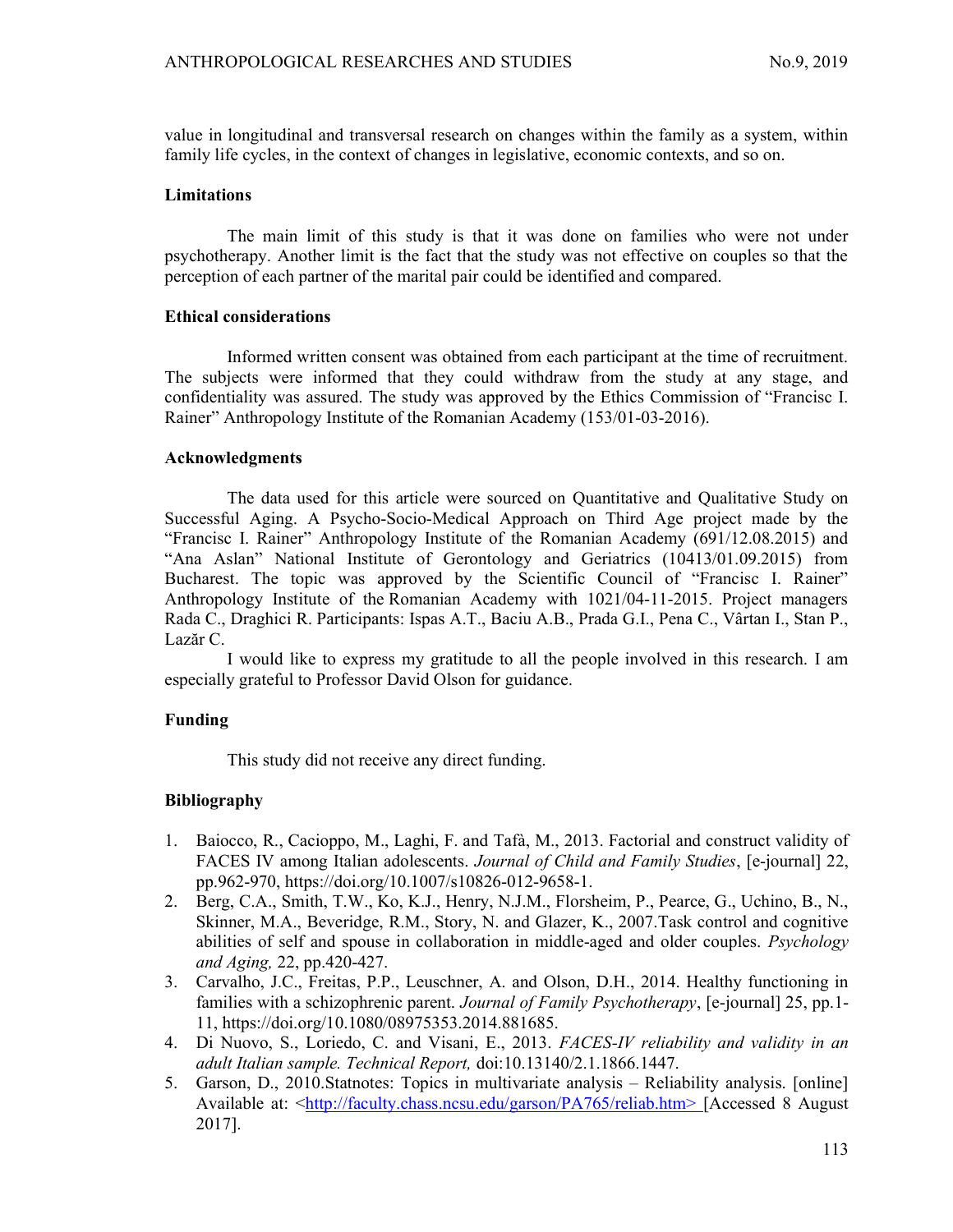- 6. Hugo, M.S.G., Peixoto, F. and Gouveia-Pereira, M., 2017. Portuguese validation of the family adaptability and cohesion evaluation scale – FACES IV, [online] Available at: <https://doi.org/10.1080/13229400.2017.1386121> [Accessed 8 August 2017].
- 7. Iveniuk, J., Waite, L., Laumann, E.K., McClintock, M. and Tiedt, A., 2014. Marital conflict in older couples: positivity, personality, and health. Journal of Marriage and Family, [ejournal] 76(1), pp.130-144. https://doi.org/10.1111/jomf.12085.
- 8. Koutra, K., Triliva, S., Roumeliotaki, T., Lionis, C. and Vgontzas, A.N., 2013. Crosscultural adaptation and validation of the Greek version of the Family Adaptability and Cohesion Evaluation Scales IV package (FACES IV package). Journal of Family Issues, [ejournal] 34, pp.1647–1672. https://doi.org/10.1177/0192513X12462818.
- 9. Loriedo, C., Visani, E. and Di Nuovo, S., 2017. FACES-IV standardization in an adult italian sample – updating 2017, [online] Available at: <http://www.buildingrelationships.com/facesiv\_studies/faces4\_italy.pdf> [Accessed 9] August 2017].
- 10. Magidson, J. and Vermunt, J. K., 2002. Latent class models for clustering: A comparison with K-means. Canadian Journal of Marketing Research, 20, pp.37-44.
- 11. Margasiński, A., 2014. An outcome study of alcoholic families in Poland using FACES IV. Journal of Family Psychotherapy, [e-journal] 25, pp. 348-358, https://doi.org/10.1080/08975353.2014.977684.
- 12. Marsac, M.L. and Alderfer, M.A., 2011. Psychometric properties of the FACES-IV in a pediatric oncology population. J Pediatr Psychol, [e-journal] 36, pp. 528-538. https://doi.org/10.1093/jpepsy/jsq003.
- 13. Martínez-Pampliega, A., Merino, L., Iriarte, L. and Olson, D.H., 2017. Psychometric Properties of the Spanish version of the Family Adaptability and Cohesion Evaluation Scale IV. Psicothema, [e-journal] 29(3), pp.414-420. https://doi.org/10.7334/psicothema2016.21.
- 14. Mirnics, Z., Vargha, A., Tòth, M. and Bagdy, E., 2010. Cross-cultural applicability of faces IV. Journal of Family Psychotherapy, [e-journal] 21, pp. 17-33. https://doi.org/10.1080/08975351003618577.
- 15. Olson, D.H., Sprenkle, D.H. and Russell, C.S., 1979. Circumplex model of marital and family system: I. Cohesion and adaptability dimensions, family types, and clinical applications. Family Process, [e-journal] 18, pp.3-28. https://doi.org/10.1111/j.1545- 5300.1979.00003.x.
- 16. Olson, D.H. and Gorall, D.M., 2006. FACES IV & the Circumplex Model. [online] Available at: <https://www.societyofpediatricpsychology.org/sites/default/files/files/3\_innovations.pdf> [Accessed 9 August 2017].
- 17. Olson, D.H., 2010a. FACES IV Manual. Minneapolis, MN: Life Innovations.
- 18. Olson, D.H., 2010b. Guidelines for translating FACES IV package. [online] Available at: <http://www.facesiv.com/pdf/translation\_guidelines.pdf> [Accessed 9 August 2017].
- 19. Olson, D.H., 2011. FACES IV and the circumplex model: Validation study. Journal of Marital and Family Therapy, 37(1), pp. 64-80.
- 20. Popa, M., 2011. "Infidelitățile" coeficientului de fidelitate Cronbach alfa. ("Infidelities" of Cronbach alpha fidelity). Psihologia resurselor Umane, 9 (1), pp.85-99.
- 21. Rada, C., 2013. Valori identitare ale familiei româneşti contemporane în contextul globalizării. O abordare antropologică, (Identitary Values of the Contemporary Romanian Family in the Framework of the Globalization. An Anthropological Approach) Bucureşti: Editura Muzeului Național al Literaturii Române, Colecția AULA MAGNA, (with an English Summary, pp.324-354, [online] Available at:
- <http://www.cultura.postdoc.acad.ro/cursanti/sinteze/rada\_cornelia.pdf> [Accessed 10 August 2017].